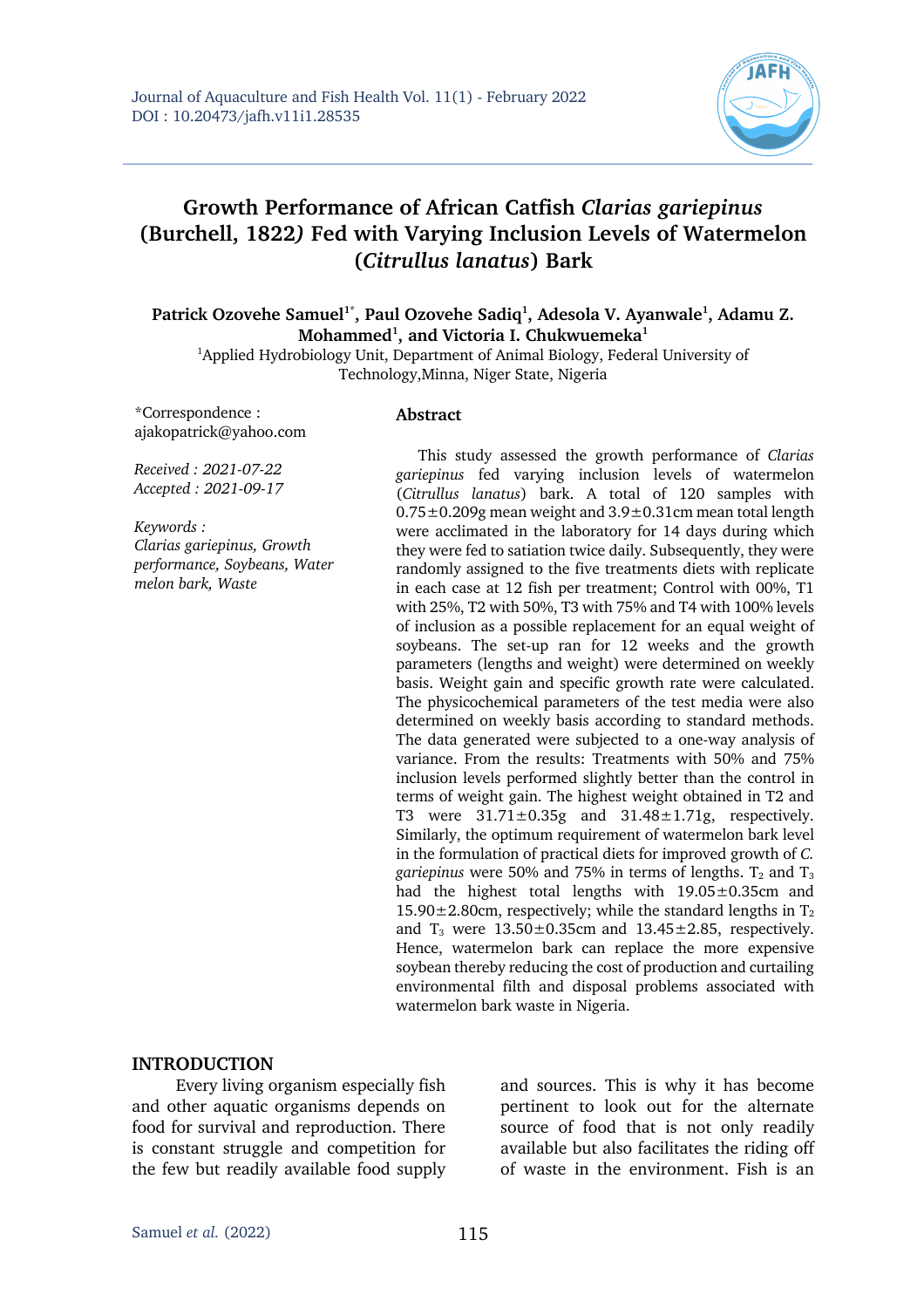important resource for humans, especially as food, commercial, or subsistence, and has had a role in the culture through the ages serving as food to deities. African Catfish *(Clarias gariepinus*) are known to be omnivorous in their food habits (Anyanwu *et al*., 2012). Besides this, they are hardy and tolerant to a wide range of environmental conditions (Nwani *et al*., 2015). Feed is one of the major inputs in aquaculture production and fish feed technology has become one of the least developed sectors of aquaculture particularly in Africa and other developing countries of the world; and high cost of fish feed ingredients (maize and fish meal) has been observed as one of the problems militating against aquaculture development in Nigeria (Gabriel *et al.,* 2007). Aquaculture is the world's fastestgrowing food production system, growing at 7% annually and fish products are among the most widely traded foods, with more than 37% (by volume) of world production traded internationally (FAO, 2009).

The efficiency of the various alternative protein sources as a partial or complete replacement for fish meal has been individually evaluated in fish diets. Fishmeal has been replaced by single animal protein source such as maggot meal (Adewolu *et al*., 2010), poultry byproduct meal (Türker *et al.,* 2005), poultry viscera meal (Usman *et al.,* 2007), and feather meal (Adewolu *et al*., 2010) among others. However, most of these single animal protein sources are unable to completely replace fishmeal (Adewolu *et al*., 2010) because of a lack in one or more of the essential amino acids (Wilson, 2002) that can lead to reduced growth gain and other growth parameters. Vegetable protein sources have been demonstrated to have a high potential for supplying fish with the required protein needed for their maximum productivity (Ndimele and Jimoh*,* 2011).

Knowledge of nutrition and practical feeding of fish is essential for successful aquaculture. To mitigate the effects of higher feed costs in fish culture, fish

farmers have always sought to replace fish meal and fresh oil components of the diet. Fishing in both natural and artificial habitats is a major occupation in Nigeria. Fishing in plastic ponds is one of such artificial habitats. These forms of practices in fish farming require a supply of feed outside natural supply. To address the high cost of feed militating against profitable fish farming practices and competition for protein sources such as soya-bean alternate sources and supply are necessary. Watermelon (*Citrullus lanatus*) bark is usually wasted in our society. The crude protein content of watermelon bark values reported by other researchers is 17.25 and 17.05%, respectively (Agbabiaka *et al.,* 2011; Esonu *et al.,* 2006). This could serve as an alternative to the use of soya-bean and can eventually lead to a reduction in the high cost of feed for fish farmers. This is why this research was designed to address the possible alternative to the use of soya bean by using various inclusion levels of the watermelon bark as parts of the feeds for *C. gariepinus* in the laboratory to determine its effects on some growth parameters and feed conversion rate of the fish.

### **METHODOLOGY Place and Time**

This research was conducted in the Animal Biology Laboratory of Federal University of Technology, Bosso Campus, Minna, Nigeria from April to August 2019.

# **Research Materials**

The following apparatuses and materials were directly involved in this research: Triple beam balance (model 700), Ten (10) plastic indoor aquaria tanks with 16 liters capacity  $(49\times27\times10$ cm), 25 liters aquarium container, Borehole water, Measuring board graduated in centimeters, watermelon barks (disposed of by fruit vendors), sacks for drying in the sun and packaging, 120 samples of *C. gariepinus*. HANNA instruments Model: HI-98129 and HI-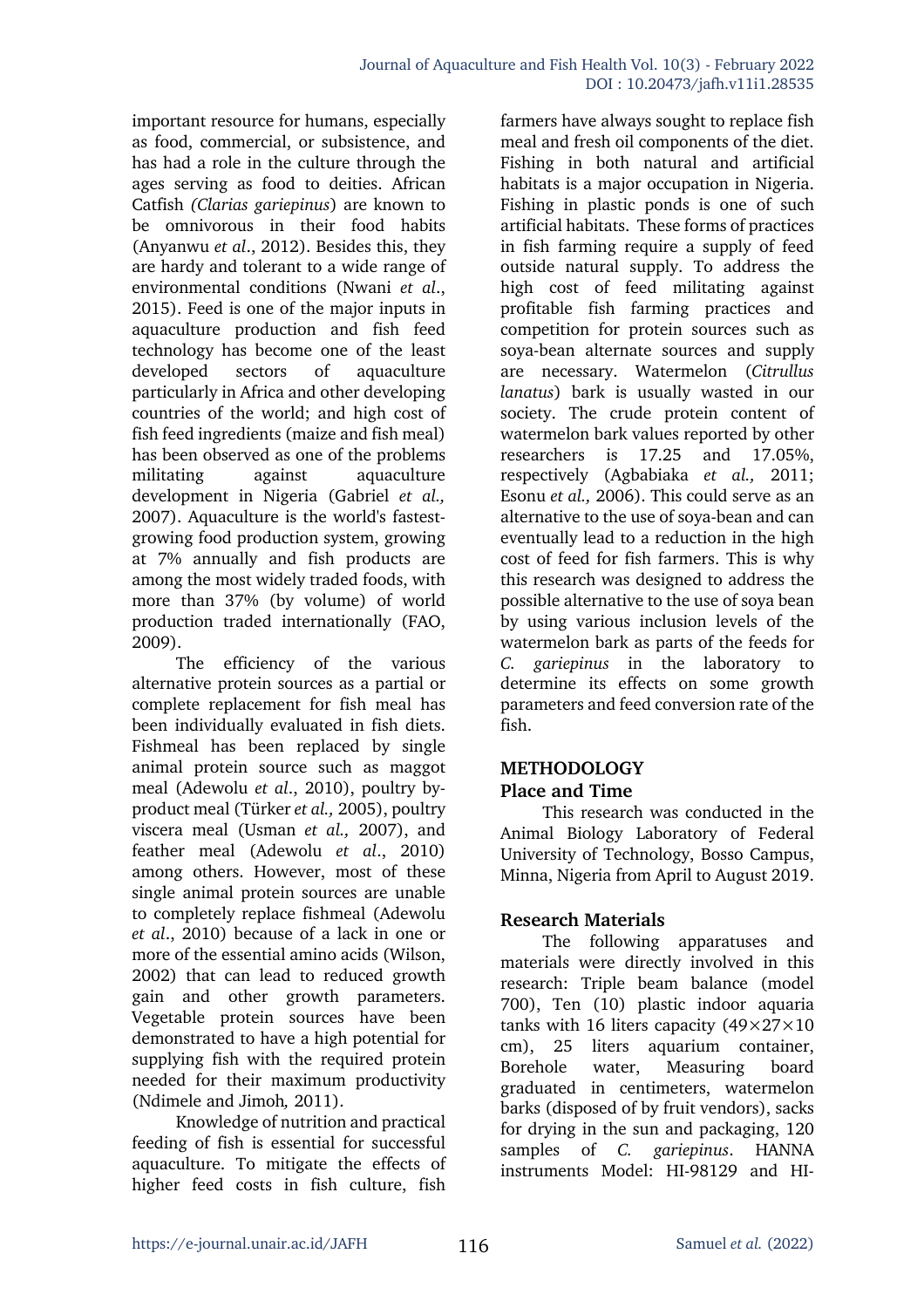98130, respectively; Electrical conductivity meter (Lutron, CD 4303) for basic physio-chemical parameters.

#### **Research Design**

The experiment consists of five treatments, each with two replicates. Treatment 1 is the control, with treatments 2, 3, 4, and 5all exposed to equal light (12 hours) and darkness (12 hours) every day. Ten plastic indoor aquaria tanks with 16 liters capacity  $(49\times27\times10$  cm) were all filled with water up to 10cm level. Each tank was stocked with 12 fingerlings of *C. gariepinus.* The *C. gariepinus* fingerlings were fed with different levels of the bark of watermelon inclusions. They were fed with the experimental diet for 12 weeks at the rate of 5% body weight per day.

#### **Work Procedure**

#### **Samples Collection and Acclimatization**

Four weeks old *C. gariepinus* fingerlings were bought from a private farm (Simple Farms Limited, Ibadan, Oyo State, Nigeria). The fingerlings were transported to the Department of Animal Biology laboratory of the Federal University of Technology, Bosso Campus, Minna, Niger State in an open ventilated 25 liters aquarium container with water. Minna is located between latitude  $6^{\circ}3$  and  $6<sup>0</sup>45$  east of the equator. One hundred and twenty samples with  $0.75\pm0.209g$  initial mean weight and 3.9±0.31cm mean total length were purchased. They were acclimated for fourteen (14) days and fed with a control diet (0% inclusion level) to satiation, 09.00 and 17.00 hours each day.

### **Collection and Processing of Watermelon Bark**

The watermelon barks were collected from Bosso market fruit vendors, Minna, Niger State. They were sun-dried for 2 weeks, the dried watermelon was ground into a fine powder and analyzed for the proximate composition according to the procedure of APHA (2006).

### **Formulation of Fish Feed with Watermelon Bark**

Proximate analysis of dietary ingredients was carried out. Then, five isocaloric and nitrogenous diets were prepared; they contain 0%, 25%, 50%, 75%, and 100% inclusion levels of watermelon bark, to replace the equal weight of soybean, respectively, while the control diet (0%) contained no watermelon bark meal. A triple beam balance (model 700) was used in weighing the meals. The meal produced (watermelon bark) was mixed with other feeding ingredients to formulate five-isonitrogenous diets. The diets produced were passed through a pelleting machine die 2mm to produce pellets.

Thereafter, the pelleted feeds were sun-dried to crispy form for four (4) days to prevent the growth of molds and were packed in waterproof bags and labeled accordingly before storage at room temperature. The mean proximate composition of watermelon bark and levels of inclusion indicated that the crude protein content of the watermelon bark was 17.75%. Fiber constituted the highest component of watermelon bark; closely followed by fat (Table 1). The soybeans contents were gradually replaced until it gets to 0%. (Table 2).

Table 1. Mean proximate composition of watermelon bark.

| Parameters    | Percentage composition (%) of DMWB |
|---------------|------------------------------------|
| Moisture      | 7.40                               |
| Fat           | 26.50                              |
| Crude protein | 17.75                              |
| Fiber         | 36.8                               |
| Ash           | 2.00                               |
| Carbohydrate  | 9.55                               |

DMWB: the dried matter of watermelon bark.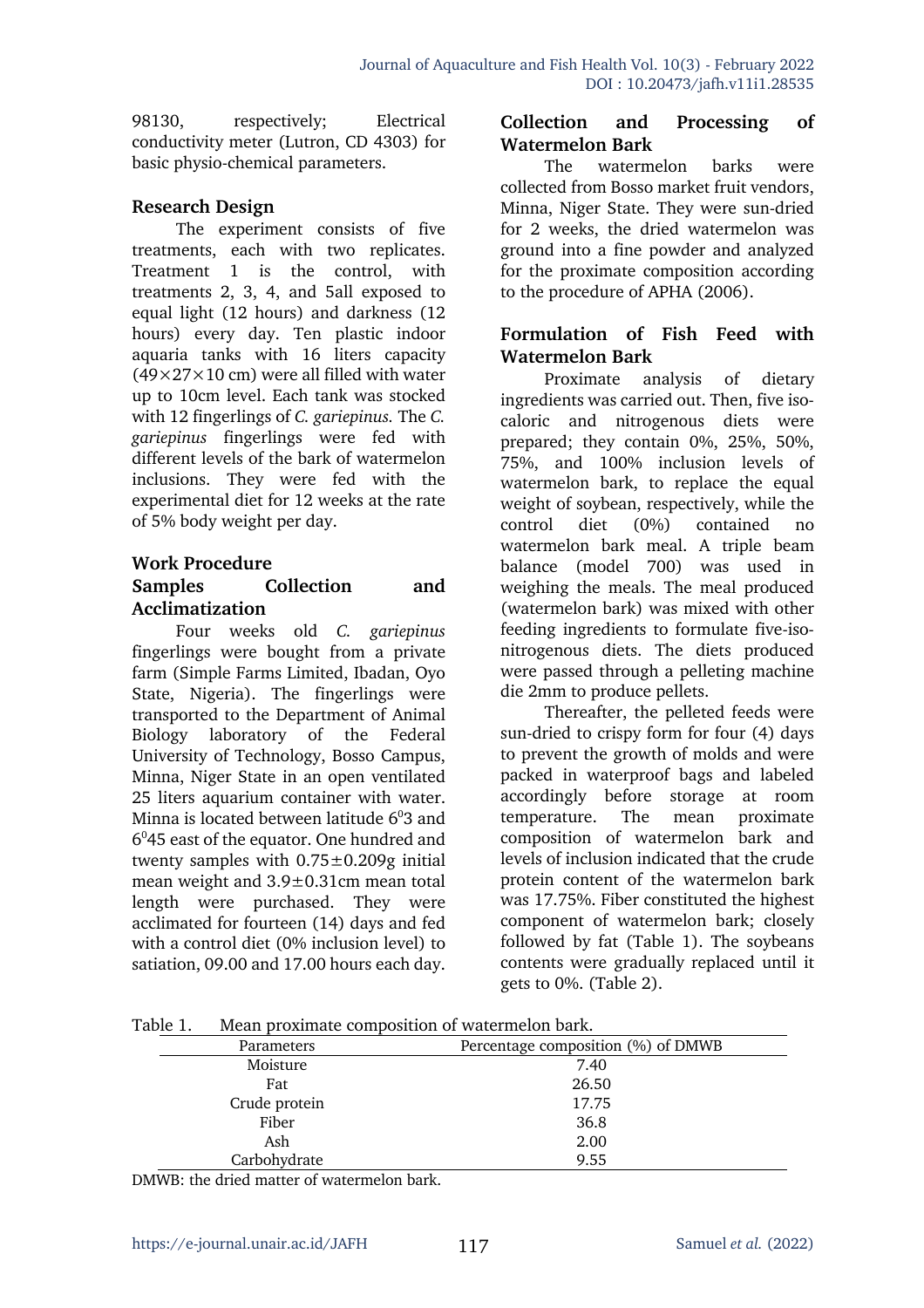|                 | Treatments |          |          |          |           |  |
|-----------------|------------|----------|----------|----------|-----------|--|
| Ingredients     | Lο         | $L_{25}$ | $L_{50}$ | $L_{75}$ | $L_{100}$ |  |
| Soybeans        | 40         | 30       | 20       | 10       | 0         |  |
| Watermelon bark |            | 10       | 20       | 30       | 40        |  |
| Fish meal       | 15         | 15       | 15       | 15       | 15        |  |
| Maize meal      | 31         | 31       | 31       | 31       | 31        |  |
| Wheat middling  | 8          | 8        | 8        | 8        | 8         |  |
| Vitamin premix  |            |          |          |          |           |  |
| Mineral Premix  |            |          |          |          |           |  |
| Vegetable oil   | 2          | 2        | 2        | 2        | 2         |  |
| Bone meal       | 1.5        | 1.5      | 1.5      | 1.5      | 1.5       |  |
| Salts           | 0.5        | 0.5      | 0.5      | 0.5      | 0.5       |  |
| Total           | 100        | 100      | 100      | 100      | 100       |  |

Table 2. Percentage Composition of Experimental Diet in Different Treatments (Watermelon Inclusion).

 $L_0$  stands for the control,  $L_{25}$  stands for 25% watermelon inclusion,  $L_{50}$  stands for 50% watermelon inclusion,  $L_{75}$  stands for 75% watermelon inclusion,  $L_{100}$  stands for 100% watermelon inclusion.

### **Physicochemical Parameters of the Water Media**

Water temperature and pH were measured weekly using HANNA instruments Model: HI-98129 and HI-98130, respectively. Dissolved Oxygen (DO) was measured using a test kit (HANNA instruments model: HI-3810). Unconsumed diets and fecal matters were siphoned off daily. The instruments were inserted into the sampled water and were allowed to stabilize for 2 minutes before taking the readings. Electrical conductivity was measured with a hand electric conductivity meter (Lutron, CD 4303) probe which was inserted into the sampled water from all the experimental tanks and allowed to stabilize for 2 minutes before the readings were taken. The readings were expressed in  $\mu$ S/cm.

### **Growth Parameters**

### **Total Length and Standard Length of**  *C. gariepinus*

Total and standard lengths of *C. gariepinus* fingerlings in different treatments were determined according to Samuel and Balogun (2015) using a fish measuring board to the nearest 0.01cm every week. The standard length was determined by measuring the tip of the snout to the caudal lobe of the fish. The total length was measured from the tip of the snout to the tail end of the fish, usually measured with the lobes compressed along the midline.

### **The Weight of** *C. gariepinus*

The weight of the fish was determined by randomly sampling 2 *C. gariepinus* fingerlings from each aquarium tank. This was determined by using a triple beam balance (model 700) graduated in grams weekly.

# **Weight Gain of** *C. gariepinus*

The fish weight gain (WG) was calculated as the difference between the final weight of the fish at the end of the experiment and the initial weight gain in grams (Ahmad, 2012).

# **Specific Growth Rate (SGR)**

The Specific Growth Rate (SGR) was calculated using the formula below (Samuel *et al*., 2021):

| $\frac{(\ln W2 - \ln W1)}{(T2 - T1)}$<br>$SGR =$<br>$\approx 100$ |  |
|-------------------------------------------------------------------|--|
| Where:                                                            |  |
| SGR<br>$=$ specific growth rate (%/day)                           |  |
| $=$ initial weight $(g)$<br>W1                                    |  |
| $=$ final weight $(g)$<br>W <sub>2</sub>                          |  |
| $=$ number of days<br>$T_1 - T_2$                                 |  |

### **Data Analysis**

Data obtained were pooled and subjected to one-way analysis of variance (ANOVA) at  $P \le 0.05$  level of significance.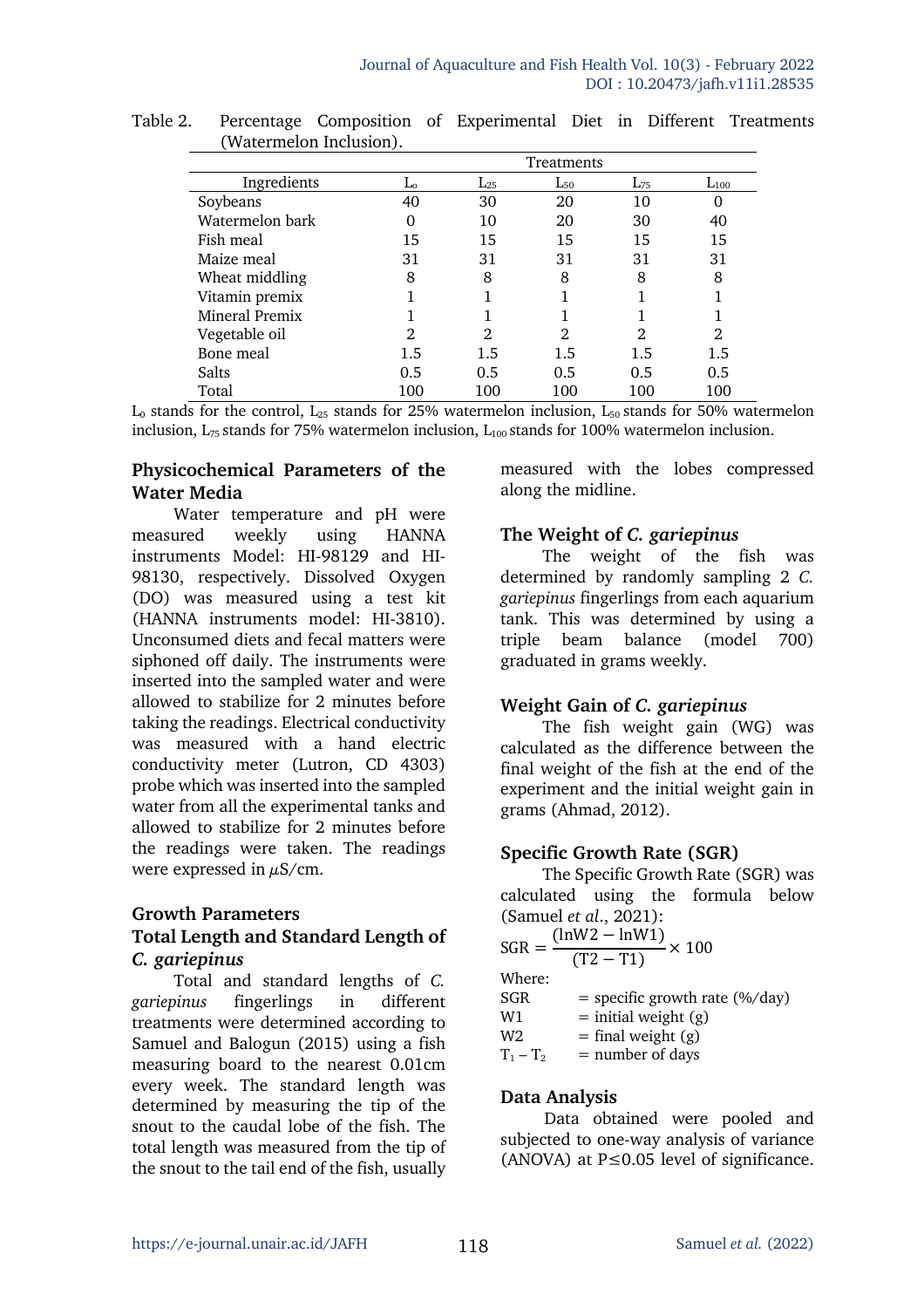Duncan's multiple range test was used to separate the means where significant.

#### **RESULTS AND DISCUSSION Growth Parameters of** *C. gariepinus* The total length of *C. gariepinus* fed

with varying inclusion levels of

watermelon bark for twelve weeks indicated that  $T_2$  had the highest total length with  $19.05 \pm 0.35$ cm followed by T<sub>3</sub> with a total length of  $15.90 \pm 2.80$ cm, respectively.  $T_1$  and  $T_4$  had the least total length with 15.20±1.60cm and  $13.30\pm0.10$ cm, respectively (Table 3).

Table 3. The total length of *Clarias gariepinus* fed with varying inclusion levels of watermelon bark for twelve weeks.

|                | Weeks                        |                        |                                                             |                               |                               |                               |
|----------------|------------------------------|------------------------|-------------------------------------------------------------|-------------------------------|-------------------------------|-------------------------------|
| Treatments     | റ                            | 4                      | b                                                           | 8                             | 10                            | 12                            |
| Control        | $7.77 \pm 0.60^{\circ}$      | $12.70 \pm 1.30^e$     | $13.85\pm0.65^{\rm d}$                                      | $16.95 \pm 0.95^{\circ}$      | $17.35 \pm 2.65^{\circ}$      | $19.8 \pm 0.50^e$             |
| $T_1$          | $6.70 \pm 0.70^{\circ}$      |                        | $10.35 \pm 0.25^{\circ}$ $11.30 \pm 1.10^{\circ}$           | $12.15 + 0.15^a$              | $13.25 \pm 1.75^{\circ}$      | $13.3 \pm 0.10^{\circ}$       |
| T <sub>2</sub> | $10.70 \pm 0.50^e$           |                        | $11.60 \pm 2.50$ <sup>d</sup> $12.10 \pm 0.85$ <sup>c</sup> | $15.00 \pm 0.50$ <sup>d</sup> | $15.90 \pm 0.60$ <sup>d</sup> | $19.05 \pm 0.35$ <sup>d</sup> |
| $T_3$          | $10.00 \pm 0.40^{\rm d}$     | $11.50 + 1.00^{\circ}$ | $11.70 \pm 1.20^b$                                          | $14.80 \pm 0.10^{\circ}$      | $15.10 \pm 1.40^b$            | $15.90 \pm 2.80^{\circ}$      |
| T <sub>4</sub> | $8.50 \pm 0.55$ <sup>c</sup> |                        | $10.05 \pm 0.45^{\text{a}}$ $11.30 \pm 0.60^{\text{a}}$     | $14.75 \pm 2.65^{\circ}$      | $15.35 \pm 1.15^c$            | $15.20 \pm 1.60^{\circ}$      |

T1-T4 represents the various treatments. Values with different superscripts across the columns are significantly different at P≤0.05 level of significance.

Likewise,  $T_2$  had the highest standard length with 13.50±0.35cm closely followed by  $T_3$  and  $T_4$  with

 $13.45 \pm 2.85$  and  $13.40 \pm 2.10$  cm, respectively.  $T_1$  had the least standard length with  $10.75 \pm 0.35$ cm. (Table 4).

Table 4. Standard Length of *C. gariepinus* fed with varying inclusion levels of watermelon bark for twelve weeks.

|                   | Weeks                   |                               |                               |                               |                               |                               |
|-------------------|-------------------------|-------------------------------|-------------------------------|-------------------------------|-------------------------------|-------------------------------|
| <b>Treatments</b> | റ                       | 4                             | b                             |                               | 10                            | 12                            |
| Control           | $6.75 \pm 0.55^{\circ}$ | $11.40 \pm 1.80^e$            | $11.95 \pm 0.85^{\circ}$      | $15.00 \pm 1.30^e$            | $15.00 \pm 0.30^e$            | $15.85 \pm 0.35^e$            |
| $T_{1}$           | $6.45 \pm 0.25^{\circ}$ | $9.70 \pm 0.10^{\circ}$       | $9.70 \pm 0.90^{\text{a}}$    | $10.50 \pm 0.10^a$            | $10.70 \pm 0.90^{\circ}$      | $10.75 \pm 0.35^{\text{a}}$   |
| $T_{2}$           | $9.50 \pm 0.10^{\circ}$ | $10.50 \pm 0.40$ <sup>d</sup> | $11.75 \pm 0.75$ <sup>d</sup> | $12.85 \pm 2.65$ <sup>d</sup> | $13.95 \pm 0.95$ <sup>d</sup> | $13.50 \pm 0.35$ <sup>d</sup> |
| $T_3$             | $7.50 \pm 0.30^{\circ}$ | $9.85 \pm 2.05$ <sup>c</sup>  | $10.35 \pm 0.85$ <sup>c</sup> | $12.60 \pm 0.10^{\circ}$      | $13.10 \pm 1.30^c$            | $13.45 \pm 2.85$ <sup>c</sup> |
| $T_{4}$           | $7.50 \pm 0.60^{\circ}$ | $8.80 \pm 1.00^a$             | $10.25 \pm 0.45^{\circ}$      | $11.45 \pm 0.25^{\circ}$      | $13.05 \pm 0.45^{\circ}$      | $13.40 \pm 2.10^b$            |

T1-T4 represents the various treatments. Values with different superscripts across the columns are significantly different at P≤0.05 level of significance.

Growth performance of *C. gariepinus* fingerlings fed with different feed types revealed the initial mean weight of fingerlings used in each treatment as  $T_1 =$ 

3.64 $\pm$ 0.64g, T<sub>2</sub> = 6.64 $\pm$ 0.39g, T<sub>3</sub> =  $3.80 \pm 0.29$ g and  $T_4 = 3.81 \pm 0.32$ g, respectively (Table 5).

Table 5. Weight of *C. gariepinus* fed with varying inclusion levels of watermelon bark for twelve weeks.

|                | Weeks                        |                              |                               |                               |                               |                               |
|----------------|------------------------------|------------------------------|-------------------------------|-------------------------------|-------------------------------|-------------------------------|
| Treatments     | 2                            |                              | b                             |                               | 10                            | 12                            |
| Control        | $4.32 \pm 0.65$ <sup>c</sup> | $9.14 \pm 0.25$ <sup>d</sup> | $12.09 \pm 1.15$ <sup>d</sup> | $18.69 \pm 0.34^b$            | $27.99 \pm 0.89^e$            | $31.32 \pm 0.60^{\circ}$      |
| $T_1$          | $3.64 \pm 0.64^a$            | $5.51 \pm 0.41$ <sup>a</sup> | $08.18 \pm 0.50^a$            | $15.19 \pm 0.80$ <sup>a</sup> | $19.90 \pm 1.13$ <sup>a</sup> | $20.57 \pm 1.43^{\circ}$      |
| $T_{2}$        | $4.64 \pm 0.39$ <sup>d</sup> | $9.95 \pm 0.57$ <sup>e</sup> | $12.16 \pm 0.20^e$            | $22.37 \pm 1.91^e$            | $23.19 \pm 1.18$ <sup>d</sup> | $31.71 \pm 0.35^{\circ}$      |
| $T_3$          | $3.80 \pm 0.29^b$            | $8.31 \pm 0.28^b$            | $10.80 \pm 0.32$ <sup>c</sup> | $22.15 \pm 0.45$ <sup>d</sup> | $22.93 \pm 0.39^{\circ}$      | $31.48 \pm 1.71$ <sup>d</sup> |
| T <sub>4</sub> | $3.81 \pm 0.32^b$            | $8.57 \pm 0.23$ <sup>c</sup> | $9.62 \pm 0.69^{\circ}$       | $21.56 \pm 0.85$ <sup>c</sup> | $21.01 \pm 1.01^{\circ}$      | $24.24 \pm 2.81$ <sup>b</sup> |

T1-T4 represents the various treatments. Values with different superscripts across the columns are significantly different at P≤0.05 level of significance.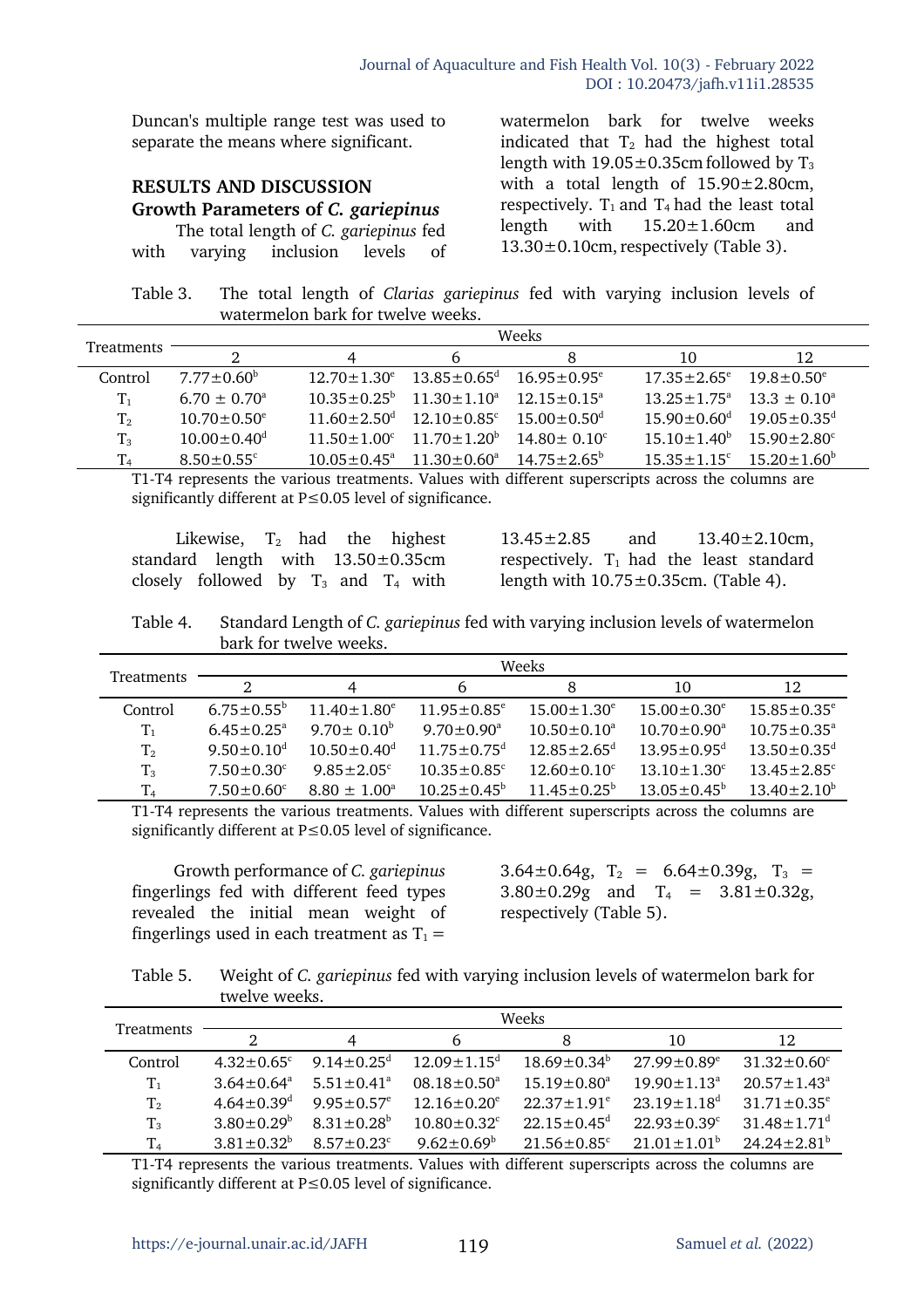The specific growth rate was calculated and the highest was obtained in  $T_3$  with 2.517 $\pm$ 1.00%/day; and  $T_1$  and  $T_2$ showed the final mean weight of 20.57  $\pm$ 1.43 g and  $31.71 \pm 0.35$  g, respectively

while 31.48±1.71g and 24.24±2.81g were obtained in  $T_3$  and  $T_4$ . On average,  $T_2$ samples fared better than  $T_3$ ,  $T_1$  and  $T_4$ samples (Table 6).

Table 6. Growth parameters of *C. gariepinus* fed with varying inclusions levels of watermelon bark for twelve weeks represented as Mean ± Standard Error.

| $\alpha$ watchlictum pair for tweive weeks represented as incall $\pm$ bialuary Error. |                  |                  |                  |                  |                  |  |  |
|----------------------------------------------------------------------------------------|------------------|------------------|------------------|------------------|------------------|--|--|
| Parameters                                                                             | Control          | Treatment 1      | Treatment 2      | Treatment 3      | Treatment 4      |  |  |
| Initial weight (g)                                                                     | $4.32 \pm 0.65$  | $3.64 \pm 0.64$  | $4.64 \pm 0.39$  | $3.80 \pm 0.29$  | $3.81 \pm 0.32$  |  |  |
| Final weight $(g)$                                                                     | $31.32 \pm 0.60$ | $20.57 \pm 1.43$ | $31.71 \pm 0.35$ | $31.48 \pm 1.71$ | $24.24 \pm 2.81$ |  |  |
| Weight gain $(g)$                                                                      | $27.0 \pm 0.05$  | $16.93 \pm 0.79$ | $27.07 \pm 0.04$ | $27.68 \pm 1.42$ | $20.43 \pm 2.49$ |  |  |
| Specific growth<br>rate $(\frac{6}{day})$                                              | $2.358 \pm 0.63$ | $2.062 \pm 1.04$ | $2.288 \pm 0.37$ | $2.517 \pm 1.00$ | $2.203 \pm 1.57$ |  |  |

### **The Physicochemical Parameters of the Test Media**

The monitored physicochemical parameters were not affected by different diets during twelve weeks in the feeding trials. The recorded mean values of all these parameters were within the acceptable limits for fish growth and survival (Table 7).

Table 7. Physicochemical parameter of the test media of *C. gariepinus* fed with varying inclusion levels of watermelon bark for twelve weeks.

| Parameters                              | Control                 | Τ1                       | Т2                          | T3                            | T4                       |  |
|-----------------------------------------|-------------------------|--------------------------|-----------------------------|-------------------------------|--------------------------|--|
| pH                                      | $7.25 \pm 1.24^{\circ}$ | $8.33 \pm 1.08^{\circ}$  | $7.23 \pm 1.23^{\circ}$     | $7.25 \pm 1.2.4^{\circ}$      | $7.25 \pm 1.24^{\circ}$  |  |
| Dissolved<br>Oxygen(mg/L)               | $3.92 \pm 0.60^{\circ}$ | $3.58 \pm 0.54^{\circ}$  | $4.43 \pm 030$ <sup>d</sup> | $3.70 \pm 0.45^{\circ}$       | $3.68 \pm 0.61^b$        |  |
| Electrical<br>Conductivity( $\mu$ S/cm) | $0.51 \pm 0.40^{\circ}$ | $0.48 \pm 0.38^{\circ}$  | $0.54 \pm 0.34^{\circ}$     | $0.52 \pm 0.04^{\circ}$       | $0.51 \pm 0.04^{\circ}$  |  |
| Temperature(C)                          | $27.9 \pm 0.09^{\circ}$ | $28.07 \pm 0.15^{\circ}$ | $28.03 \pm 0.18^{\circ}$    | $28.13 \pm 0.27$ <sup>c</sup> | $28.05 \pm 0.08^{\circ}$ |  |
| $M = 1$ $M = 1$ $M = 1$                 |                         |                          |                             |                               |                          |  |

Mean values with different superscripts across the rows are significantly different ( $P \le 0.05$ ).

The crude protein content of watermelon bark recorded in this study (17.75%) is slightly higher than values of 17.25 and 17.05% previously reported by Agbabiaka *et al.* (2011) and Esonu *et al.*  (2006), respectively. This may be attributed to vegetation diversity and the season of the year the samples were collected. Lower values of the rind and seeds of watermelon (7.04±0.00 and 21.46±0.04) and energy values of 360.59±0.01 and 573.58±0.30 were, however, reported by Egbuonu (2015). He also posited that the flour of watermelon seed followed by the rind has nutrient, energy, storage, and industrial potential which could improve their utilization thereby preventing possible adverse environmental effects. Watermelon bark is probably made up of high carbohydrate

content in comparison with other components. The carbohydrate contents in both watermelon peel and seeds were reported by Zubairu *et al*. (2018) as 59.03% and 19.45%, respectively.

There were distinct variations in growth patterns of fish fed varying inclusion levels which can be attributed to the extent and effects of the utilization of the diet. The weight gain in the control, T2, and T3 were nearly at par (but higher in T3 than T2 and the Control) indicating how the samples were able to effectively utilize the 50% and 75% inclusion levels. These inclusion levels performed fairy better than the control despite the lower crude protein content of the watermelon bark (17.75%) when compared to soybean which has been reported to constitute 39.24% (Bayero *et al*., 2019). This is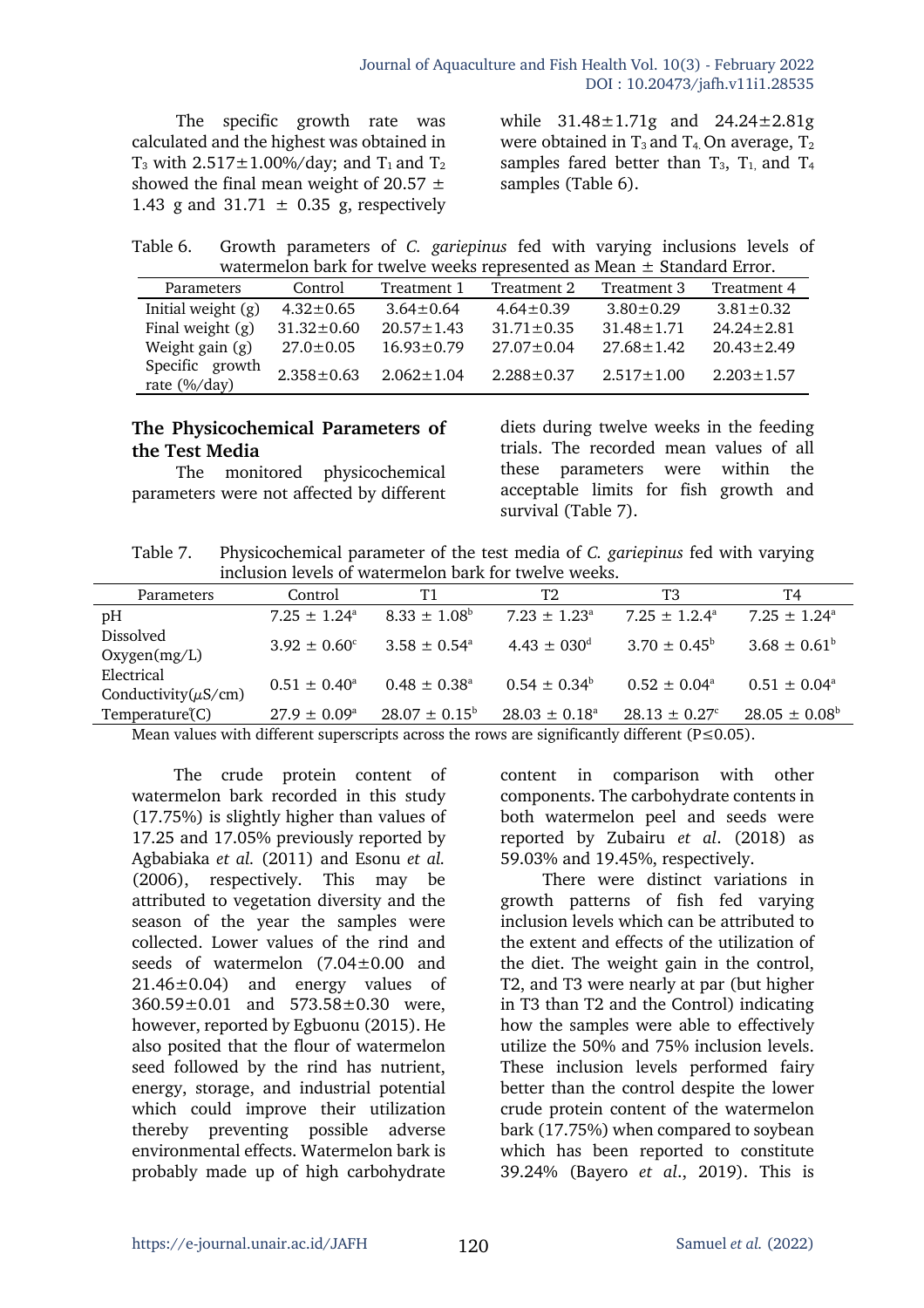probably because as the duration of the experiment increased with the increasing age of the fish there may have been a greater ability to switch from high protein content to carbohydrate which led to gain in weight and other growth parameters. This is also likely that the fish samples adapted to the new feed over time.

These levels of inclusions could probably replace the soybean in the feed diet formulation of *C. gariepinus* thereby reducing a load of waste while relieving the pressure of competition on soybeans for other purposes. This could also be attributed to the fact that *C. gariepinus* are known to be omnivorous in their food habits (Anyanwu *et al*., 2012). In addition, *C. gariepinus* is known to be hardy and capable of surviving adverse environmental conditions. Similar findings by Tiamiyu *et al*. (2014) indicated 10% success in the inclusion of raw seeds of watermelon in the diet of *Cyprinus carpio* fingerling's meal. The findings from this research conform with Oladipupo and Salami (2020) when they reported that 2.0g/kg inclusion of watermelon peal in the meal of *C. gariepinus* gave the best growth performance and led to improved hematological parameters.

The improvement in the specific growth rate and increased weight gain obtained in this research in the 50 and 75% inclusion levels respectively are also in conformity with the findings of Tiamiyu *et al*. (2015) when they reported that the mean weight gain, specific growth rate, protein efficiency ratio was highest in the 50% inclusion level of watermelon seed. Furthermore, Iheanacho *et al*. (2018) reported that their highest treatment (100%) inclusion level of melon seed peel had the best growth performance (better than the control) when they evaluated the effects of different inclusion levels of *Citrullus lanatus* seed peel in the diet of *Oreochromis niloticus*. On the other hand, Jimoh *et al*. (2018) recorded no significant differences in the weight gain and specific growth rate when *Oreochromis niloticus* was subjected to varying inclusion levels

of watermelon seeds. This is probably due to differences in species.

Likewise, the specific growth rate of the 100% inclusion level in this research decreased. This is probably because the fish can no longer tolerate the toxic level and the anti-nutrient agents in the watermelon bark. In line with this, Fakunle *et al*. (2013) reported that toxic components or anti-nutritional factors in most agricultural by-products may irritate the digestive tract which is capable of decreasing feed intake and growth. This is also in agreement with the findings of Solomon *et al*. (2017) who found that the specific growth decreased with increasing substitution level of the brewer's yeast in *C. gariepinus*.

The morphological differentiation measured as lengths varied with varying inclusion levels of the watermelon bark. The standard length also indicated that at the 50% and 75% levels of inclusion the fishes fared better than the other treatments except for the control. Similar trends were also exhibited in the measured total lengths of the samples. This probably gives credence to the fact that the fishes were able to effectively utilize these inclusion levels to their advantage. In line with this, Nwanevu *et al*. (2018) reported how commercial feed coated with watermelon syrup booster recorded the best performance in the mean weight and gain, mean length and gain, and related growth parameters.

The physicochemical parameters obtained from the routine check-in this research are within permissible limits, and the various changes in the growth parameters from the various inclusion levels are probably not altered by the environmental conditions of the test media. For instance, the optimal dissolved oxygen concentration for the growth of eggs and juveniles of African catfish (*C. gariepinus*) is 9 mg/L, while adults would survive in water of at least 3mg/L dissolved oxygen (FAO, 2013). Also, the ranges of values obtained are within the range for optimal fish production (Boyd and Lickotoper, 2014).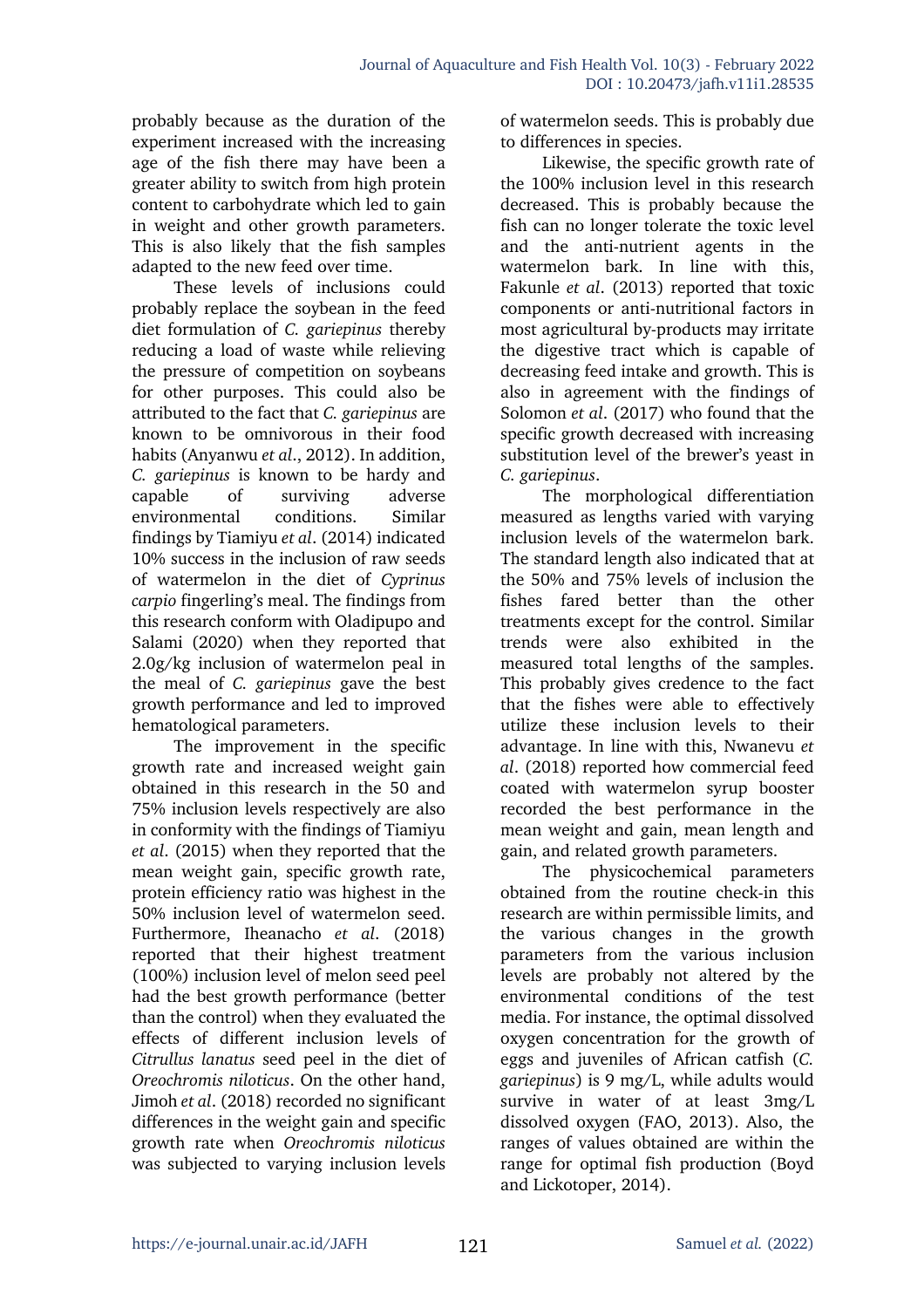#### **CONCLUSION**

The study has shown that the watermelon bark diet can be tolerated by African catfish. Hence, can replace the more expensive soybean especially at 50% and 75% inclusion levels in terms of weight gain, thereby reducing the cost of production and curtailing environmental filth and disposal problems associated with watermelon bark waste in Nigeria. The results also revealed that the optimum requirement of watermelon bark level in the formulation of practical diets for improved growth of *C. gariepinus* were 50% and 75% in terms of length.

#### **ACKNOWLEDGMENT**

The authors are grateful to the Technical staff of both the Water, Aquaculture, and Fisheries Technology and Animal Biology departments for the proximate analysis of the watermelon bark and the determination of the growth parameters, respectively.

#### **REFERENCES**

- Adewolu, M.A., Ikenweiwe, N.B. and Mulero, S.M., 2010. Evaluation of an animal protein mixture as a replacement for fishmeal in practical diets for fingerlings of *Clarias gariepinus* (Burchell, 1822). *Israeli Journal of Aquaculture-Bamidgeh*, *62*(4), pp.237-244. https://ija.schol asticahq.com/issue/2832
- Agbabiaka, L.A., Amadi, S.A., Oyinloye, G.O.M., Adedokun, I.I. and Ekeocha, C.A., 2011. Growth Response of African Catfish (*Clarias gariepinus,*  Burchell 1822) to Dried Rumen as a Dietary Supplement. *Pakistan Journal Nutrition*, *10*(6), pp.564- 567. https://dx.doi.org/10.3923/pj n.2011.564.567
- Ahmad, Z., 2012. Toxicity bioassay and effects of sub-lethal exposure of malathion on biochemical composition and haematological parameters of *Clarias gariepinus*. *African Journal of Biotechnology*,

*11*(34), pp.8578-8585. https://doi. org/10.5897/AJB12.226

- Anyanwu, D.C., Umeh, O.I., Ugo, C.K., Maduka, B.C. and Mbachu, M.U., 2012. Nutrient utilization and growth of catfish *(Clarias gariepinus*) fed dietary levels of cassava leaf meal. *Pakistan Journal Nutrition*, *11*(11), pp.1037-1040. https://dx.doi.org/10.3923/pjn.20 12.1037.1040
- APHA (American Public Health Association), 2006. *Standard methods for the examination of water and waste water 14th edition*. Washington DC., p.107.
- Bayero, A.S., Datti, Y., Abdulhadi, M., Yahya, A.T., Salihu, I., Lado, U.A., Nura, T. and Imrana, B., 2019. Proximate composition and the mineral contents of soy beans (*Glycine max*) available in Kano State, Nigeria. *ChemSearch Journal*, *10*(2), pp.62-65. https://www.ajol.i nfo/index.php/csj/article/view/192 131
- Boyd, C.E. and Lickotoper, F.I., 2014. *Water quality in pond for aquaculture.* Alabama Agriculture Experimenta station, Auburn University Alabama, p.30.
- Egbuonu, A.C.C., 2015. Comparative investigation of the proximate and functional properties of watermelon (*Citrullus lanatus*) rind and seed. *Research Journal of Environmental Toxicology*, *9*(3), pp.160-167. http://dx.doi.org/10.3923/rjet.201 5.160.167
- Esonu, B.O., Ogbonna, U.D., Anyanwu, G.A., Emenalom, O.O., Uchegbu, M.C., Etuk, E.B. and Udedibie, A.B.I., 2006. Evaluation of performance, organ characteristics and economic analysis of broiler finisher fed dried rumen digesta. *International Journal of Poultry Science*, *5*(12), pp.1116-1118. https://dx.doi.org/10.3923/ijps.20 06.1116.1118
- Fakunle, J.O., Alatise, S.P., Effiong, B.N. and Tiamiyu, K., 2013. Effects of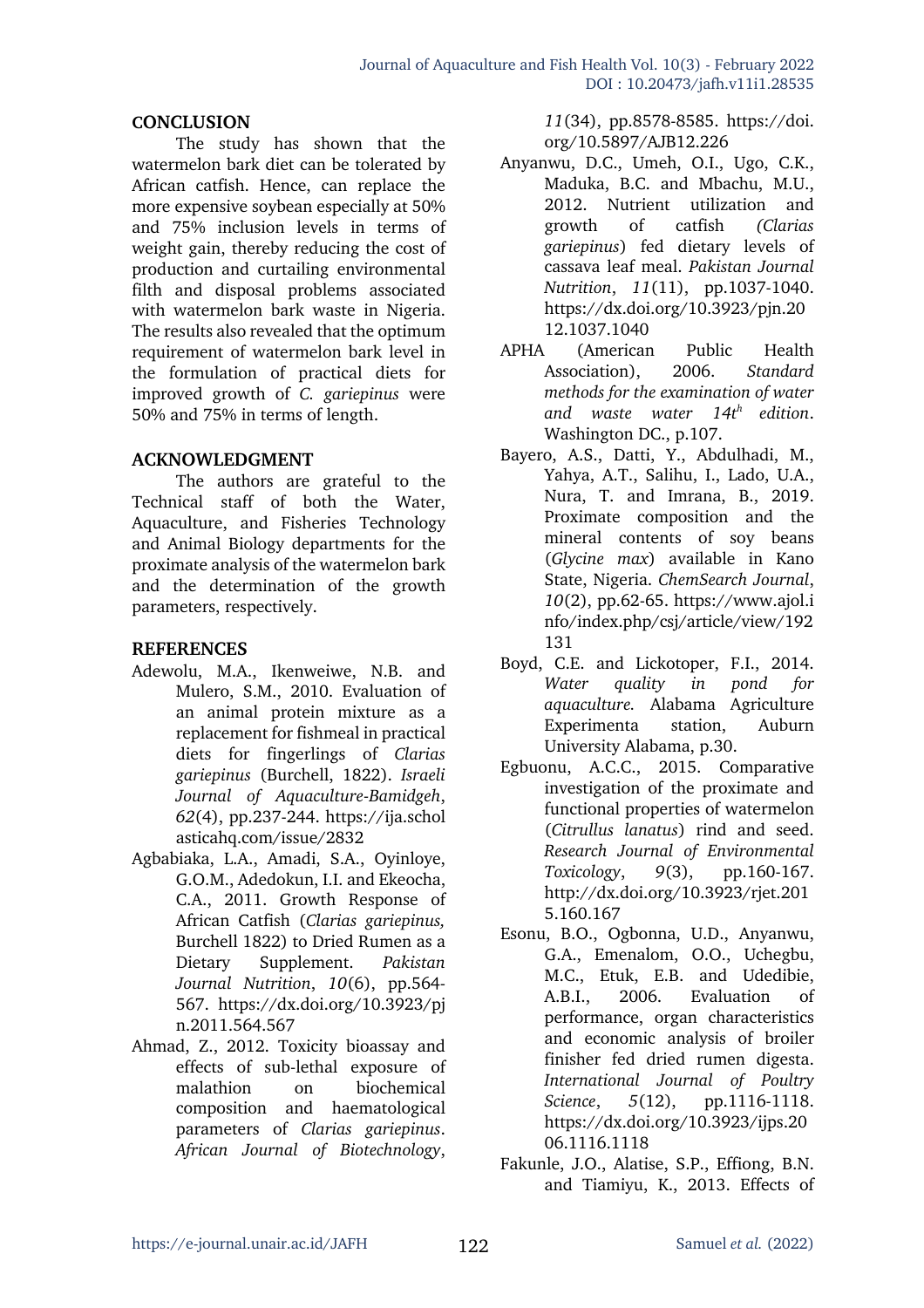replacing soybean meal with graded levels of boiled Jatropha kernel meal in diets of *Clarias gariepinus* fingerlings. *Bulletin of Environment, Pharmacology and Life Science*, *2*(9), pp.112-117. http://www.bepls.com /aug\_2013.html

- FAO (Food and Agricultural Organization), 2009. The State of World Fisheries and Aquaculture. *Annual conference In Rome. Updated in January 2010*, pp.19-20.
- FAO (Food and Agricultural Organization), 2013. *Improving pond water quality. Training Series for Aquaculture*. https://www.fao.or g/fishery/docs/CDrom/FAO\_Traini ng/FAO\_Training/General/x6709e/ Index.htm
- Gabriel, U.U., Akinrotimi, O.A., Bekibele, D.O., Onunkwo, D.N. and Anyanwu, P.E., 2007. Locally produced fish feed: potential for aquaculture development in sub-Saharan Africa. *African Journal of Agricultural Research*, *2*(7), pp.287-295. https:// doi.org/10.5897/AJAR.9000470
- Iheanacho, S.C., Ikwo, T.N., Igweze, N.O., Chukwuidha, C., Ogueji, E.O. and Onyeneke, R., 2018. Effect of different inclusion of melon seed (*Citrullus lanatus*) peel on growth, hematology and histology of *Oreochromis niloticus*. *Turkish Journal of Fisheries and Aquatic sciences*, *18*(3), pp.377-384. DOI:10. 4914/1303-2712-v18\_3\_03
- Jimoh, W.A., Shittu, M.O., Abdulsalami, S.A., Okemakin, F.Y. and Ayeloja, A.A., 2018. Effect of replacing soybean meal with water melon (*Citrullus lanatus*) seed meal on the growth, feed utilization and body composition of Nile Tilapia (*Oreochromis niloticus*). *Nigerian Journal of Animal Production*, *45*(2), pp.59-66. http://dx.doi.org/10.517 91/njap.v45i2.500
- Ndimele, P.E. and Jimoh, A.A., 2011. Water hyacinth (*Eichhornia crassipes*  (Mart.) Solms.) in Phytoremediation of Heavy Metal Polluted Water of

Ologe Lagoon, Lagos, Nigeria. *Research Journal of Environmental Sciences*, *5*(5), pp.424-433. https:// dx.doi.org/10.3923/rjes.2011.424. 433

- Nwanevu, E.C., Sokari, G.M., Isitor, G.N., Orlu, E.E., Ogolo, S.G. and Ebere, N., 2018. Effect of locally formulated watermelon and *Moringa* syrup booster on the growth performance of *Heterobranchus bidorsalis* fingerlings. *Journal of Applied Life Sciences International*, *21*(4), pp.1- 12. http://dx.doi.org/10.9734/jalsi /2019/v21i430109
- Nwani, C.D., Ifo, C.T., Nwamba, H.O., Ejere, V.C., Onyishi, G.C., Oluah, S.N., Ikwuagwu, E.O. and Odo, G.E., 2015. Oxidative stress and biochemical responses in the tissues of African Catfish *Clarias gariepinus*  juvenile following exposure to primextra herbicide. *Drug and Chemistry Toxicology, 38*(3), pp.278- 285. https://doi.org/10.3109/0148 0545.2014.947503
- Oladipupo, T.M. and Salami, S.R., 2020. Effects of dietary inclusion levels of water melon (*Citrullus lanatus*) peel meal on growth and haematological parameters of *Clarias gariepinus* juveniles. *International Journal of Fisheries and Aquatic Studies*, *8*(3), pp.537-541. https://www.fisheriesj ournal.com/archives/2020/vol8issu e3/PartG/8-3-32-853.pdf
- Samuel, P.O. and Balogun, J.K., 2015. Some aspects of the biology of *Hemisynodontis membranaceus* (Geoffrey St- Hilaire, 1809) in Zaria, Kaduna State, Nigeria. *Sci-Afric Journal of Scientific Issues, Research and Essays, 3*(5), pp.717-725. http:/ /repository.futminna.edu.ng:8080/j spui/handle/123456789/7309
- Samuel, P.O., Arimoro, F.O., Ayanwale, A.V. and Mohammad, H.L., 2021. Assessment of the Ameliorative Roles of Vitamins A, C and E on morphometric parameters of *Clarias gariepinus* (Burchell, 1822)